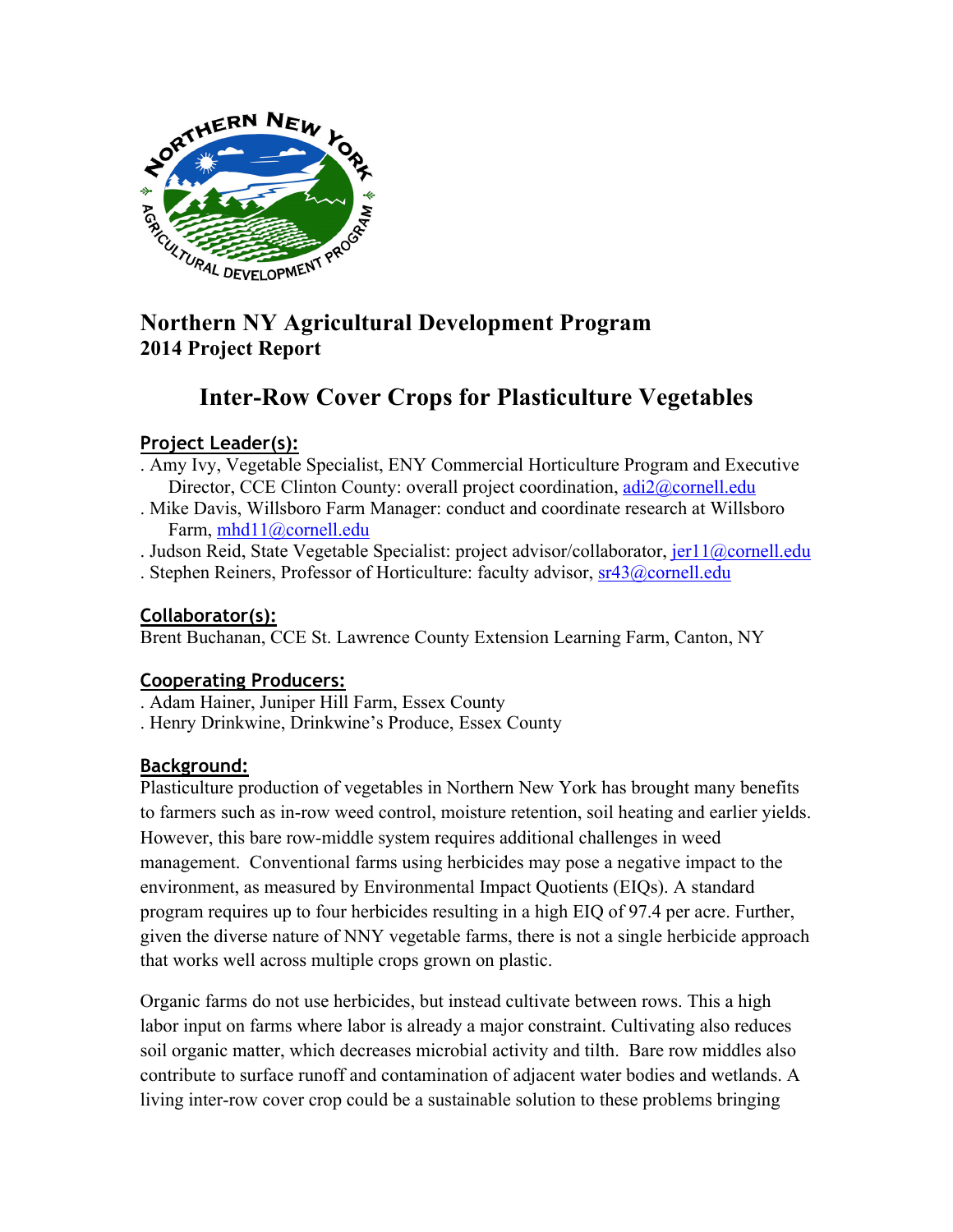numerous benefits: reduced soil erosion, improved harvest conditions, reduced labor, increased organic matter, and reduced soil splashing.

### **Methods**:

On May 1, 2014, we laid black plastic mulch and drip tape to form 2 beds at the CU Willsboro Farm on a Stafford Sandy Loam. On May 2 we transplanted onion seedlings (variety 'Candy') 8 inches on center, 3 rows per bed in 1- foot long blocks. Each block had the same cover crop treatment planted on both sides so the onions were flanked by the treatment, and each treatment was replicated 4 times (see plot plan in Appendix).

The 4 treatments were:

- Winter Tritcale– a winter grain, a cross between wheat and rye
- Winter Tricale and Dutch white clover a winter grain and a legume
- Annual ryegrass this is not a grain and was included for comparison
- Control no cover crop, cultivation for weed control

Planting rates:

- Triticale  $-150$  lbs seed/acre
- Dutch white clover 20 lbs seed/acre
- Annual ryegrass  $-20$  lbs seed/acre

By sowing a winter grain in spring we avoid the vernalization process of winter. Without vernalization, winter grains grow only leaves without forming a seed stalk, making them more competitive with weeds, while avoiding excessive growth. Dutch white clover is slow to establish and does not initially compete well with weeds. By mixing clover with triticale, the triticale serves as a nurse crop, giving the clover a better chance to become established by mid-summer.

We also included annual ryegrass as a treatment. This is not a winter grain but is inexpensive and very quick to become established and competes well with weeds.

Weed sampling protocol:

- The above ground cover crop and weed biomass were sampled on three dates (June 24, July 1, and August 18) and then mowed after each sampling.
- For each plot, a 31cm x 31cm quadrant was placed along the side of the growing bed and in the middle of the inter-row area.
- All above ground biomass was collected from within the quadrat area. Cover crops and weeds were separated and then placed in the drying ovens.

## **Results:**

To successfully use cover crops between plastic-mulched rows there are two main challenges:

getting the cover crop established before weeds can dominate and then getting a decent crop yield (in this case, onions) in spite of competition from the cover crops.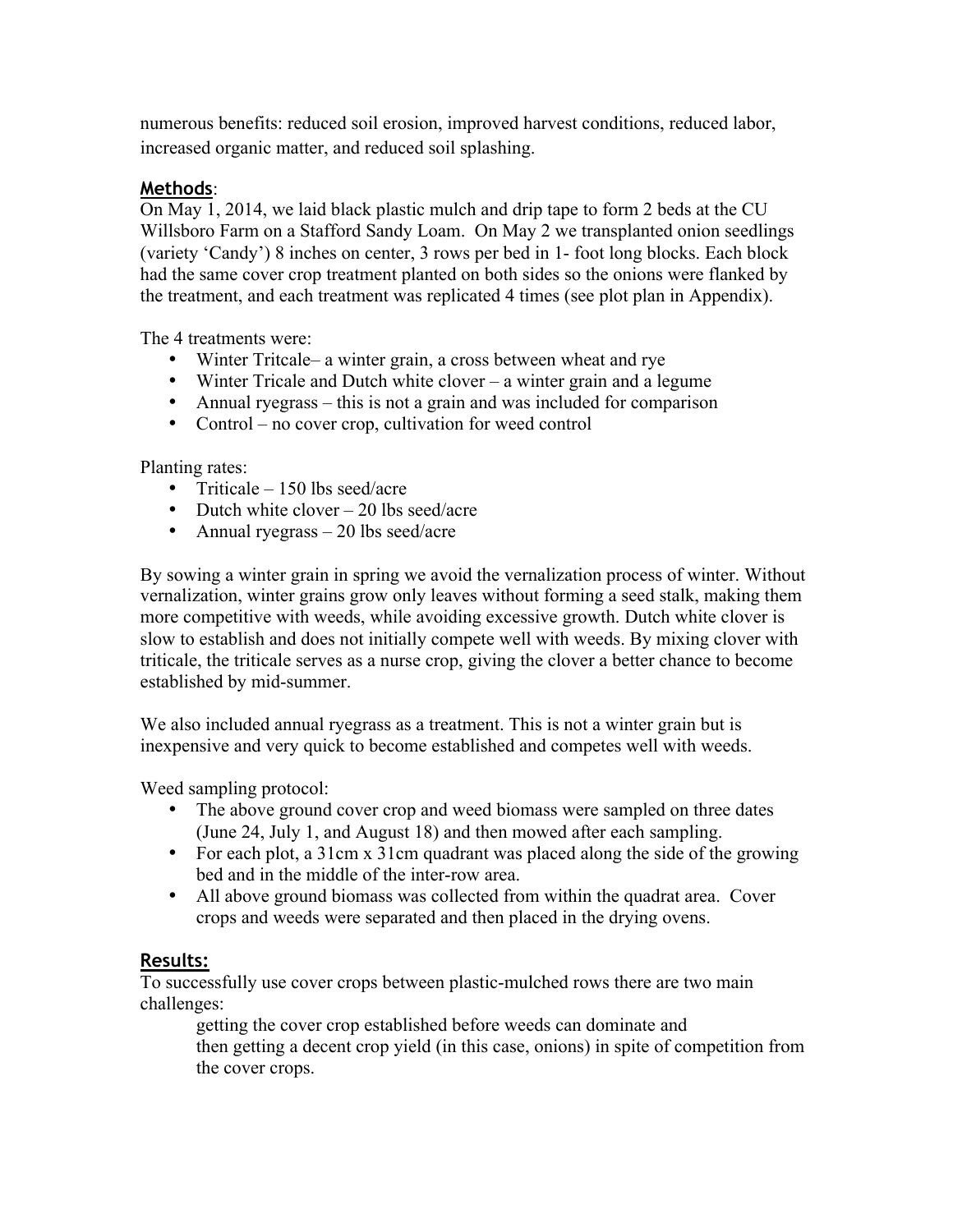#### **Cover crop establishment**

Annual ryegrass was the most aggressive at competing with the weeds, with the best cover crop to weed ratio, but it was also competitive with the onion crop. The outer rows of onions yielded smaller bulbs than the inner rows, in large part due to this competition.

| <b>Cover Crop: Weed ratio - Average of 4 replications</b> |                                    |
|-----------------------------------------------------------|------------------------------------|
|                                                           | Cover Crop: Weed ratio             |
| Triticale                                                 | 6.23                               |
| Tritcale and Dutch white clover                           | 4.75                               |
| Annual ryegrass                                           | 8.75                               |
|                                                           | Note: the larger the number, the   |
|                                                           | more successful the cover crop was |
|                                                           | at suppressing weeds               |

The two cooperating growers experienced very poor establishment of the cover crops in their plantings. This was due in large part to a delay of at least a week in getting the cover crops planted after the plastic mulch was laid. In both cases the weeds had a head start and none of the cover crops was able to establish itself enough to compete. The field planting at the Extension Learning Farm in Canton experienced similar difficulties and was considered a failure without better timing and an efficient way to keep the cover crop mowed once established.

#### **Onion Yields**

Onions are graded and priced by their size. At harvest, we graded them and tracked the numbers of bulbs in each grade per treatment. We then compared yields in the 2 outer rows with the center row to determine if the center had an advantage over the outer rows that were closer to the competing cover crop. Bulb grading standard:

| Colossal: | $>4$ " diameter              |
|-----------|------------------------------|
| Jumbo:    | $>3$ " diameter              |
| Large:    | $>2$ " diameter              |
| Small:    | $\langle 2 \rangle$ diameter |
|           |                              |

The outer rows yielded more lower-grade (smaller) onions than the inner rows due to competition from the cover crops (data included in appendix). The control treatment (cultivation) that provided the least competition consequently produced the best yields in those outer rows. Even the row middles showed a reduced yield in the cover crop treatments versus the control treatment of bare ground.

#### **Conclusions/Outcomes/Impacts:**

A cover crop between the rows of plastic mulched beds has the potential to protect bare soil from erosion, reduce soil splashing and improve harvest conditions while adding organic matter to the soil. Conventional growers could establish a cover crop, then apply an herbicide to stop its growth, and leave the dead sod in place as a mulch for the growing season. Organic growers need to mow the cover crop regularly to reduce top growth and keep the cover manageable. Because living cover crops have to be aggressive enough to out-compete weeds, they also compete with the desired crop.